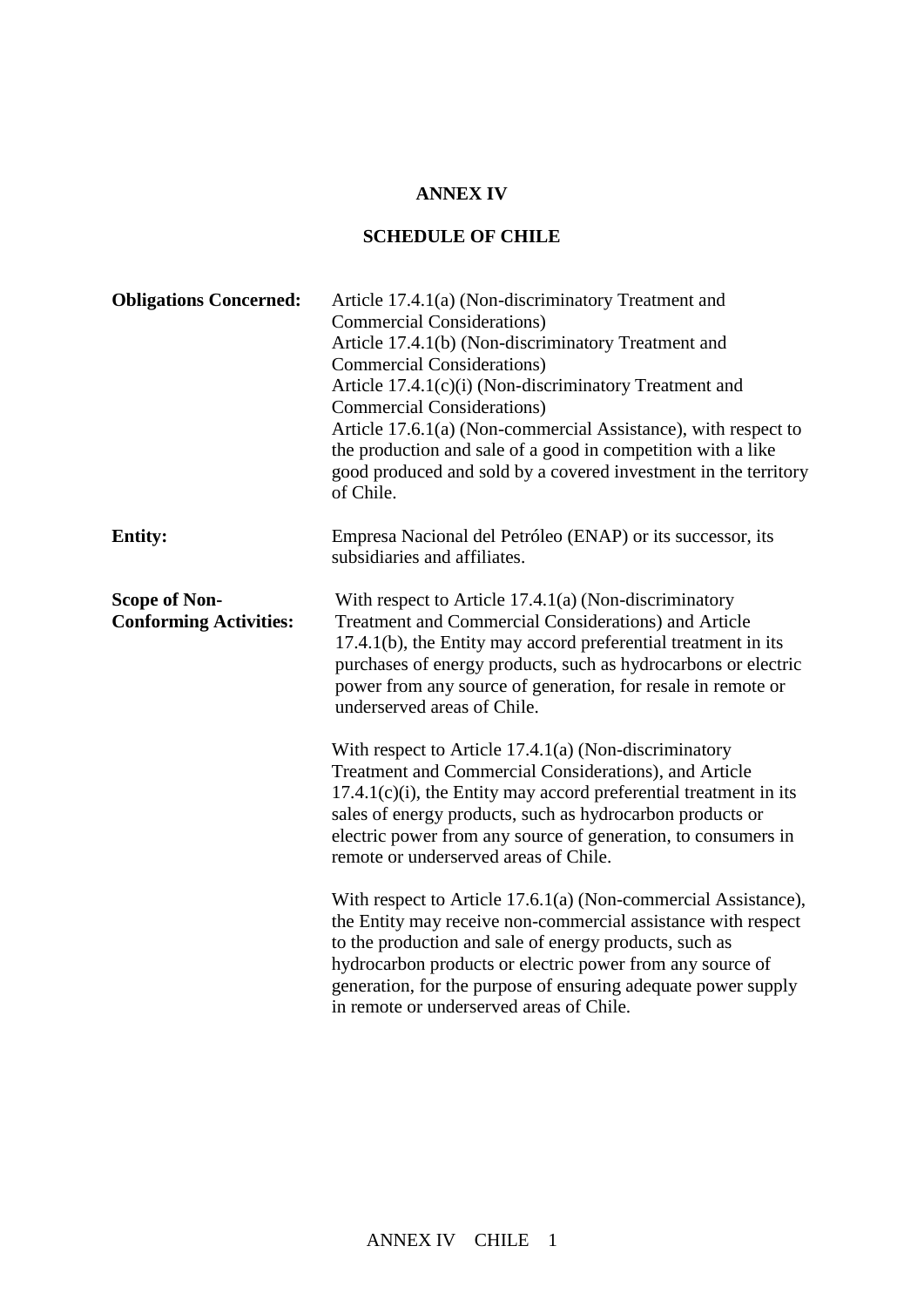| <b>Obligations Concerned:</b>                         | Article 17.4.1(a) (Non-discriminatory Treatment and<br><b>Commercial Considerations</b> )<br>Article 17.4.1(b) (Non-discriminatory Treatment and<br><b>Commercial Considerations</b> )<br>Article 17.6.1(a) (Non-commercial Assistance), with respect to<br>the production and sale of a good in competition with a like<br>good produced and sold by a covered investment in the territory<br>of Chile. |
|-------------------------------------------------------|----------------------------------------------------------------------------------------------------------------------------------------------------------------------------------------------------------------------------------------------------------------------------------------------------------------------------------------------------------------------------------------------------------|
| <b>Entity:</b>                                        | Corporación Nacional del Cobre (CODELCO) or its successor,<br>its subsidiaries and affiliates.                                                                                                                                                                                                                                                                                                           |
| <b>Scope of Non-</b><br><b>Conforming Activities:</b> | With respect to Article $17.4.1(a)$ (Non-discriminatory<br>and Commercial Considerations) and Article 17.4.1(b), the<br>Entity may accord preferential treatment                                                                                                                                                                                                                                         |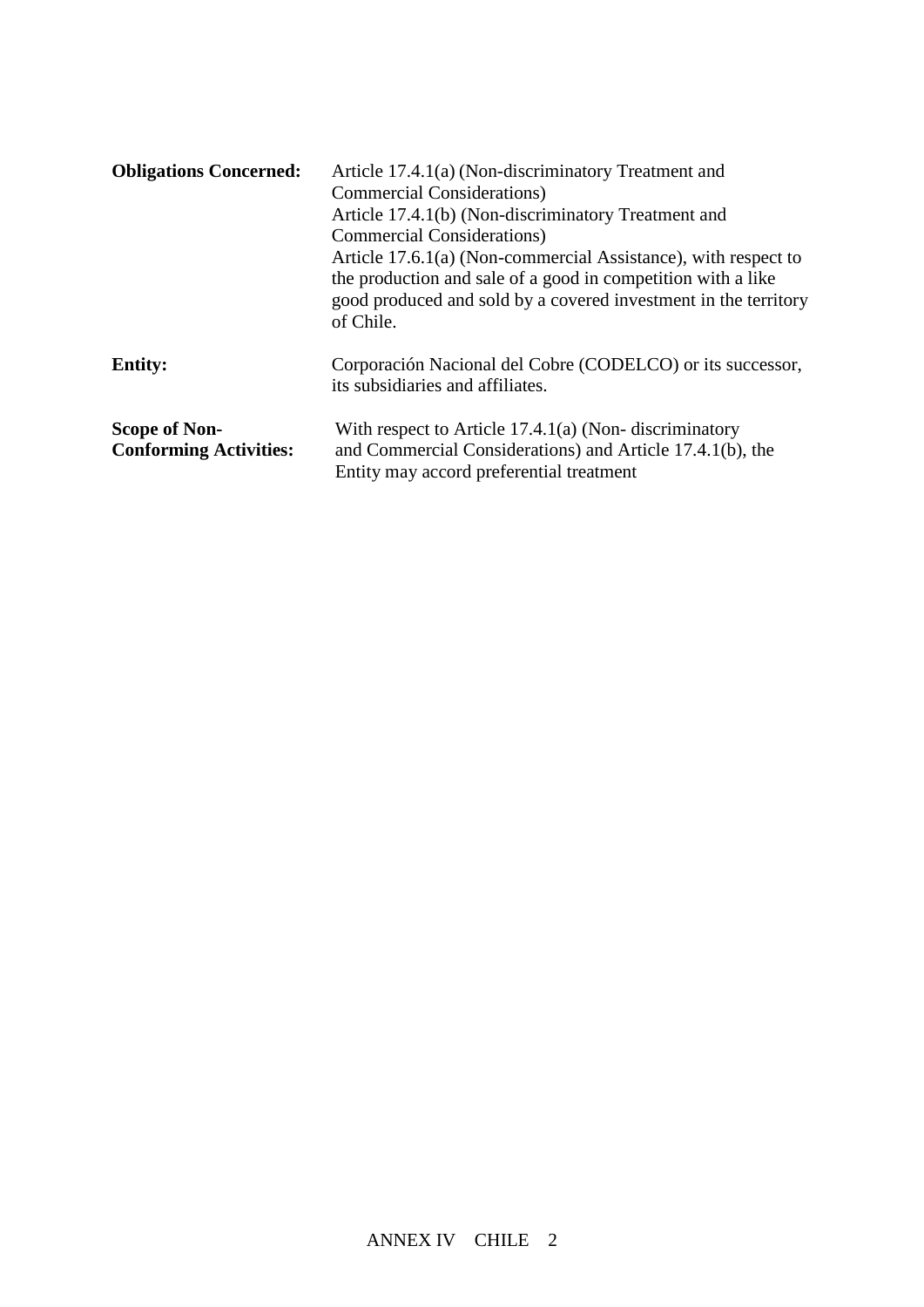| <b>Obligations Concerned:</b>                         | Article 17.4.1(a) (Non-discriminatory Treatment and<br><b>Commercial Considerations</b> )<br>Article 17.4.1(b) (Non-discriminatory Treatment and<br><b>Commercial Considerations</b> )<br>Article 17.4.1(c)(i) (Non-discriminatory Treatment and<br><b>Commercial Considerations)</b><br>Article 17.6.1(a) (Non-commercial Assistance), with respect to<br>the production and sale of a good in competition with a like<br>good produced and sold by a covered investment in the territory<br>of Chile |
|-------------------------------------------------------|--------------------------------------------------------------------------------------------------------------------------------------------------------------------------------------------------------------------------------------------------------------------------------------------------------------------------------------------------------------------------------------------------------------------------------------------------------------------------------------------------------|
| <b>Entity:</b>                                        | Empresa Nacional de Minería (ENAMI) or its successor, its<br>subsidiaries and affiliates.                                                                                                                                                                                                                                                                                                                                                                                                              |
| <b>Scope of Non-</b><br><b>Conforming Activities:</b> | With respect to Articles $17.4.1(a)$ (Non-discriminatory<br><b>Treatment and Commercial Considerations) and Article</b><br>17.4.1(b), the Entity may, pursuant to laws or regulations,<br>accord preferential treatment in its purchases of minerals from<br>small and medium-sized Chilean producers.                                                                                                                                                                                                 |
|                                                       | With respect to Articles $17.4.1(a)$ (Non-discriminatory<br>Treatment and Commercial Considerations) and Article<br>$17.4.1(c)(i)$ , the Entity may, pursuant to laws or regulations,<br>provide technical support and financial services under<br>preferential terms, to small and medium-sized Chilean<br>producers.                                                                                                                                                                                 |
|                                                       | With respect to Article 17.6.1(a) (Non-commercial Assistance),<br>the Entity may receive non-commercial assistance for the<br>purpose of maintaining its activities in support of small and<br>medium-sized Chilean producers through the purchase of<br>minerals and the supply of technical support and financial<br>services.                                                                                                                                                                       |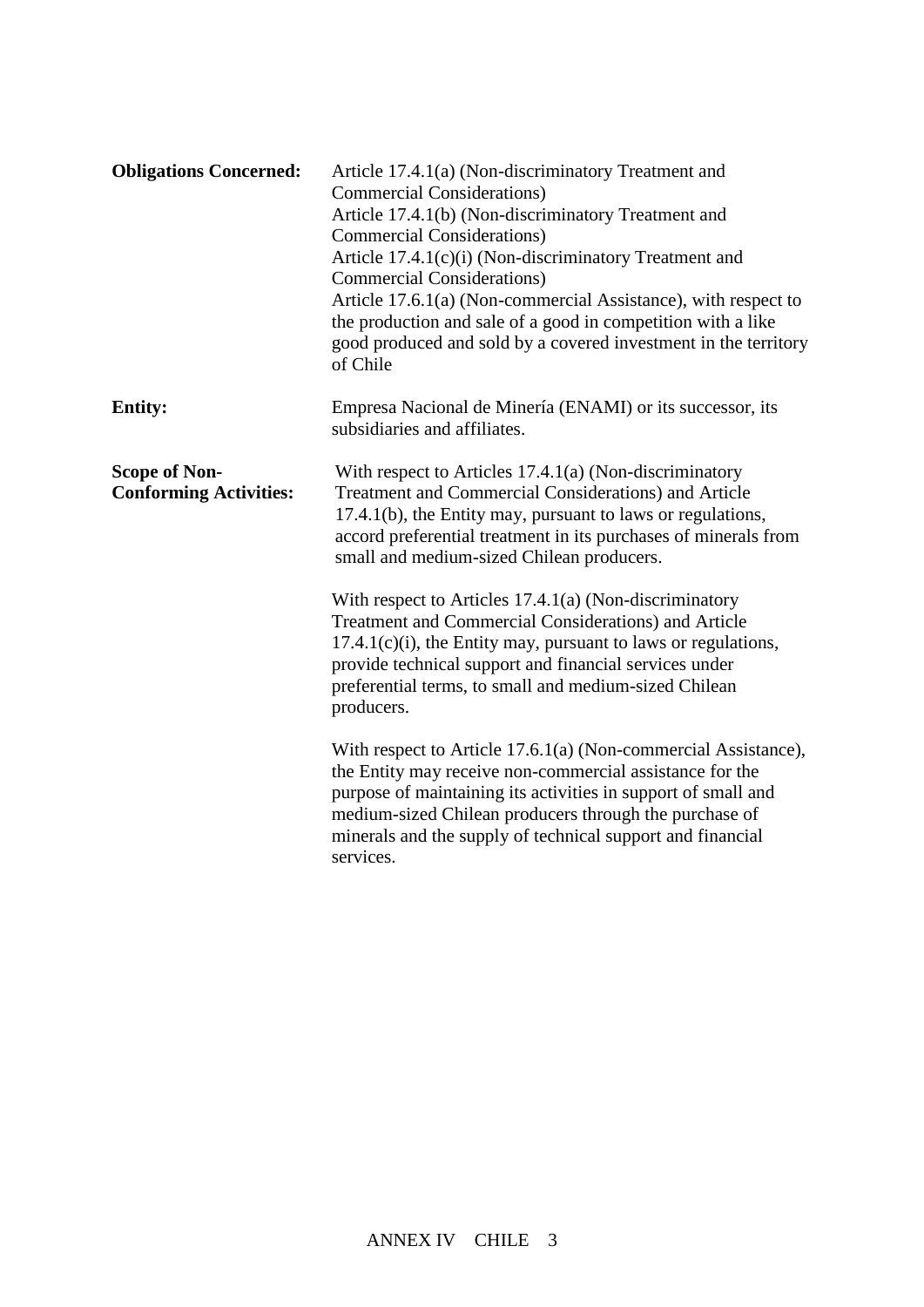| <b>Obligations Concerned:</b> | Article 17.4.1(a) (Non-discriminatory Treatment and                                                         |
|-------------------------------|-------------------------------------------------------------------------------------------------------------|
|                               | <b>Commercial Considerations</b> )                                                                          |
|                               | Article 17.4.1(b) (Non-discriminatory Treatment and                                                         |
|                               | <b>Commercial Considerations</b> )                                                                          |
| <b>Entity:</b>                | Empresa de Transporte de Pasajeros Metro S.A. (METRO) or<br>its successor, its subsidiaries and affiliates. |
| <b>Scope of Non-</b>          | With respect to Article $17.4.1(a)$ (Non-discriminatory                                                     |
| <b>Conforming Activities:</b> | <b>Treatment and Commercial Considerations) and Article</b>                                                 |
|                               | 17.4.1(b), the Entity may accord preferential treatment to                                                  |
|                               | enterprises in the territory of Chile in up to 10 per cent of the                                           |
|                               | total value of its annual purchases of goods and services.                                                  |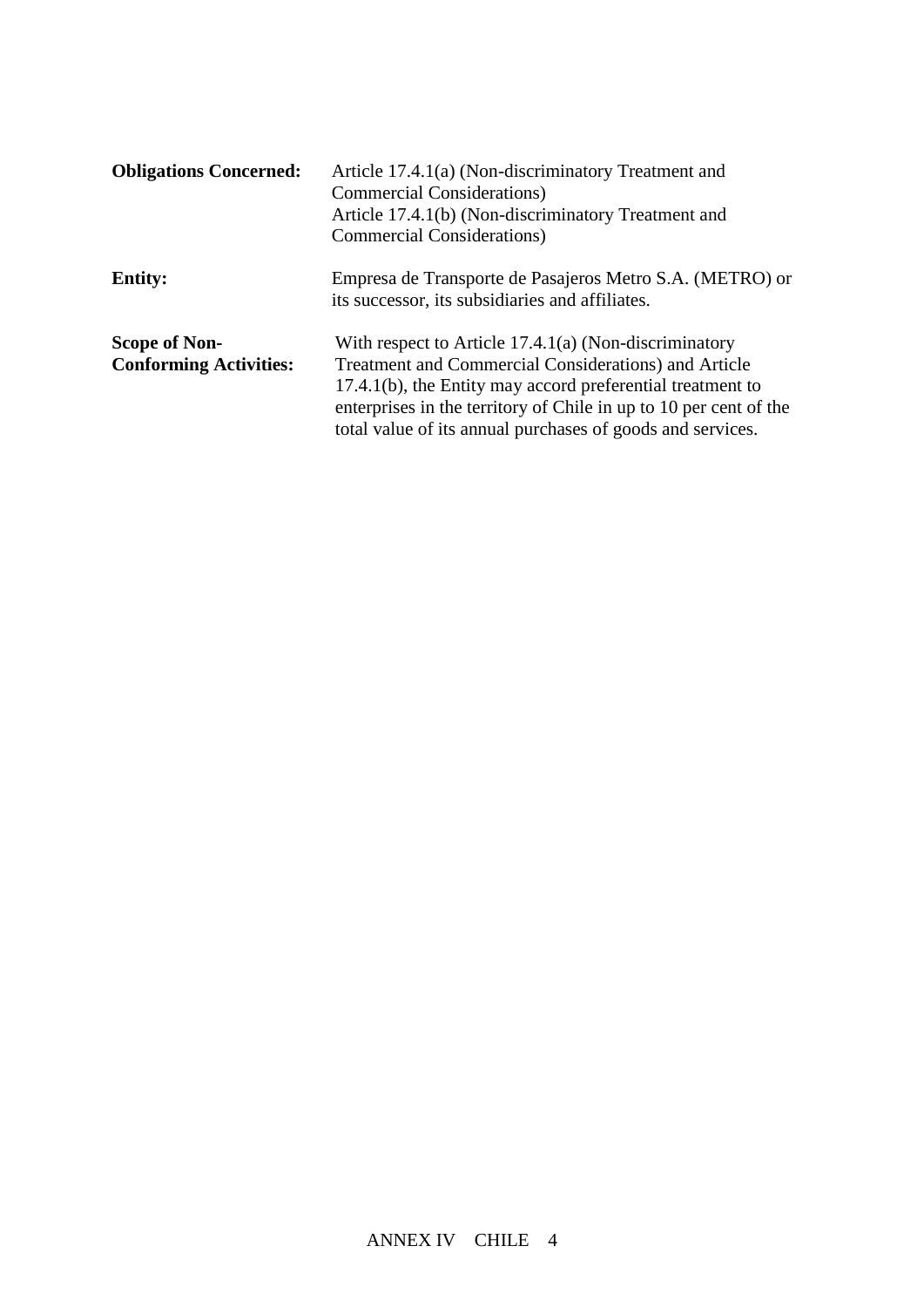| <b>Obligations Concerned:</b>                         | Article 17.4.1(a) (Non-discriminatory Treatment and<br><b>Commercial Considerations</b> )<br>Article 17.4.1(b) (Non-discriminatory Treatment and<br><b>Commercial Considerations</b> )<br>Article 17.6.1(b) (Non-commercial Assistance)                                                     |
|-------------------------------------------------------|---------------------------------------------------------------------------------------------------------------------------------------------------------------------------------------------------------------------------------------------------------------------------------------------|
| <b>Entity:</b>                                        | Televisión Nacional de Chile (TVN) or its successor, its<br>subsidiaries and affiliates.                                                                                                                                                                                                    |
| <b>Scope of Non-</b><br><b>Conforming Activities:</b> | With respect to Article $17.4.1(a)$ (Non-discriminatory<br>Treatment and Commercial Considerations) and Article<br>17.4.1(b), the Entity may, pursuant to laws or regulations,<br>accord preferential treatment to Chilean content and products in<br>its purchases of programming content. |
|                                                       | With respect to Article 17.6.1(b) (Non-commercial Assistance),<br>the Entity may receive non-commercial assistance for the<br>supply of television broadcasting services that are intended<br>principally for the Chilean domestic market.                                                  |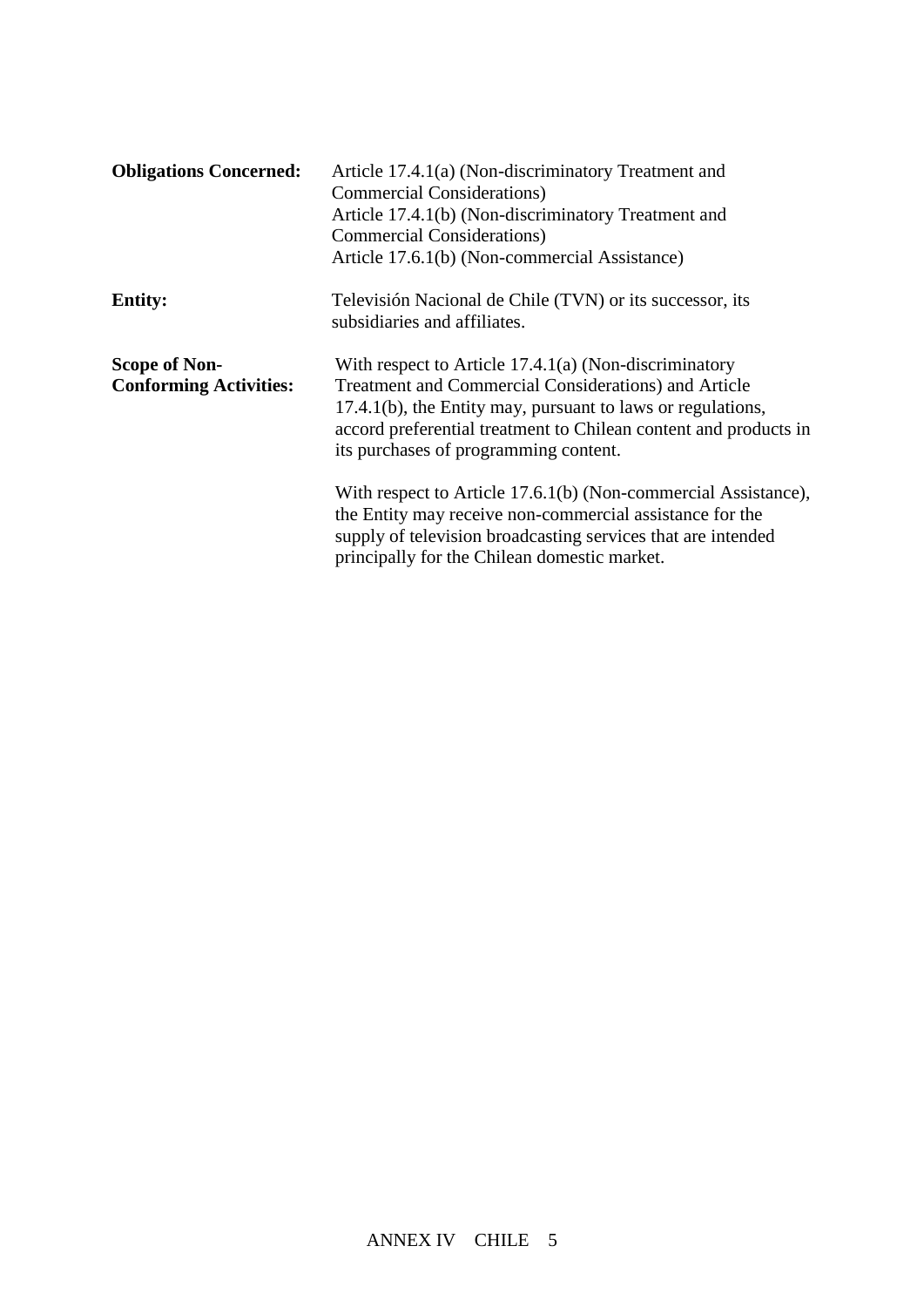| <b>Obligations Concerned:</b>                         | Article 17.4.1(a) (Non-discriminatory Treatment and<br>Commercial Considerations), with respect to financial services<br>Article 17.4.1(c)(i) (Non-discriminatory Treatment and<br>Commercial Considerations), with respect to financial services                                                                                                                                                                                                                                                  |
|-------------------------------------------------------|----------------------------------------------------------------------------------------------------------------------------------------------------------------------------------------------------------------------------------------------------------------------------------------------------------------------------------------------------------------------------------------------------------------------------------------------------------------------------------------------------|
| <b>Entity:</b>                                        | Banco del Estado de Chile (BANCOESTADO) or its successor,<br>its subsidiaries and affiliates.                                                                                                                                                                                                                                                                                                                                                                                                      |
| <b>Scope of Non-</b><br><b>Conforming Activities:</b> | With respect to Article $17.4.1(a)$ (Non-discriminatory<br><b>Treatment and Commercial Considerations) and Article</b><br>$17.4.1(c)(i)$ , the Entity may, pursuant to laws or regulations,<br>accord preferential treatment in the supply of financial services<br>to underserved segments of the population in Chile, provided<br>that such financial services are not intended to displace or<br>impede financial services provided by privately-owned<br>enterprises from the relevant market. |